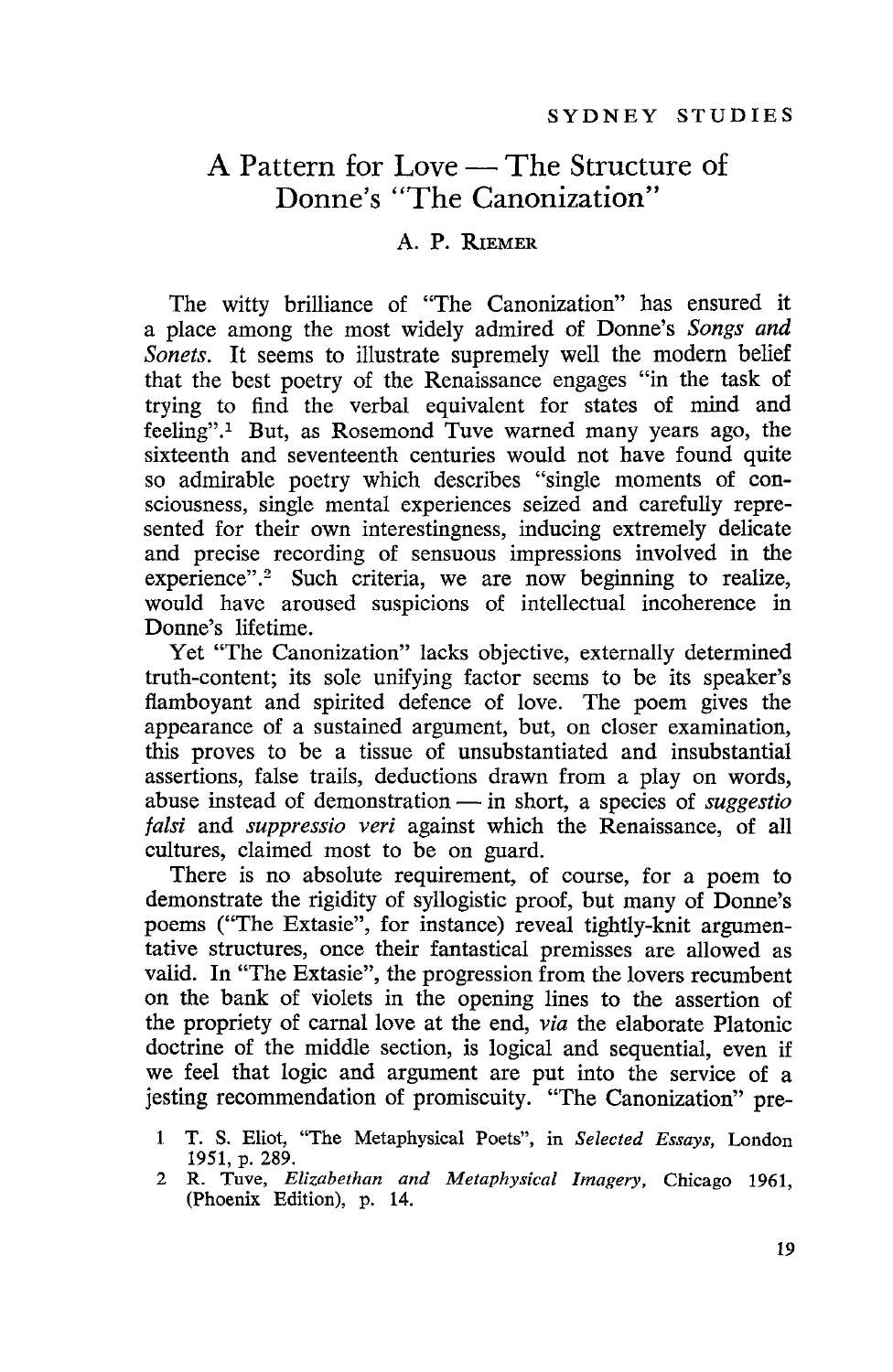sents a different case: here, the structures of argument dissolve; all that remains is the stance or the pretence of a logical method.

### *The Canonization*

| For Godsake hold your tongue, and let me love,<br>Or chide my palsie, or my gout,<br>My five gray haires, or ruin'd fortune flout,<br>With wealth your state, your minde with Arts improve,<br>Take you a course, get you a place,<br>Observe his honour, or his grace,<br>Or the Kings reall, or his stamped face<br>Contemplate, what you will, approve,<br>So you will let me love. | 5  |
|----------------------------------------------------------------------------------------------------------------------------------------------------------------------------------------------------------------------------------------------------------------------------------------------------------------------------------------------------------------------------------------|----|
| Alas, alas, who's injur'd by my love?<br>What merchants ships have my sighs drown'd?<br>Who saies my teares have overflow'd his ground?<br>When did my colds a forward spring remove?                                                                                                                                                                                                  | 10 |
| When did the heats which my veines fill<br>Adde one more to the plaguie Bill?<br>Soldiers finde warres, and Lawyers finde out still<br>Litigious men, which quarrels move,<br>Though she and I do love.                                                                                                                                                                                | 15 |
| Call us what you will, wee are made such by love;<br>Call her one, mee another flye,<br>We'are Tapers too, and at our owne cost die,<br>And wee in us finde the Eagle and the Dove.<br>The Phoenix ridle hath more wit<br>By us, we two being one, are it.                                                                                                                             | 20 |
| So to one neutrall thing both sexes fit,<br>Wee dye and rise the same, and prove<br>Mysterious by this love.                                                                                                                                                                                                                                                                           | 25 |
| Wee can dye by it, if not live by love,<br>And if unfit for tombes and hearse<br>Our legend bee, it will be fit for verse;<br>And if no peece of Chronicle wee prove,<br>We'll build in sonnets pretty roomes;<br>As well a well wrought urne becomes                                                                                                                                  | 30 |
| The greatest ashes, as halfe-acre tombes,<br>And by these hymnes, all shall approve<br>Us Canoniz'd for Love:                                                                                                                                                                                                                                                                          | 35 |
| And thus invoke us; You whom reverend love<br>Made one anothers hermitage;<br>You, to whom love was peace, that now is rage;<br>Who did the whole worlds soule contract, and drove<br>Into the glasses of your eyes<br>So made such mirrors, and such spies,                                                                                                                           | 40 |
| That they did all to you epitomize,<br>Countries, Townes, Courts: Beg from above<br>A patterne of your love!                                                                                                                                                                                                                                                                           | 45 |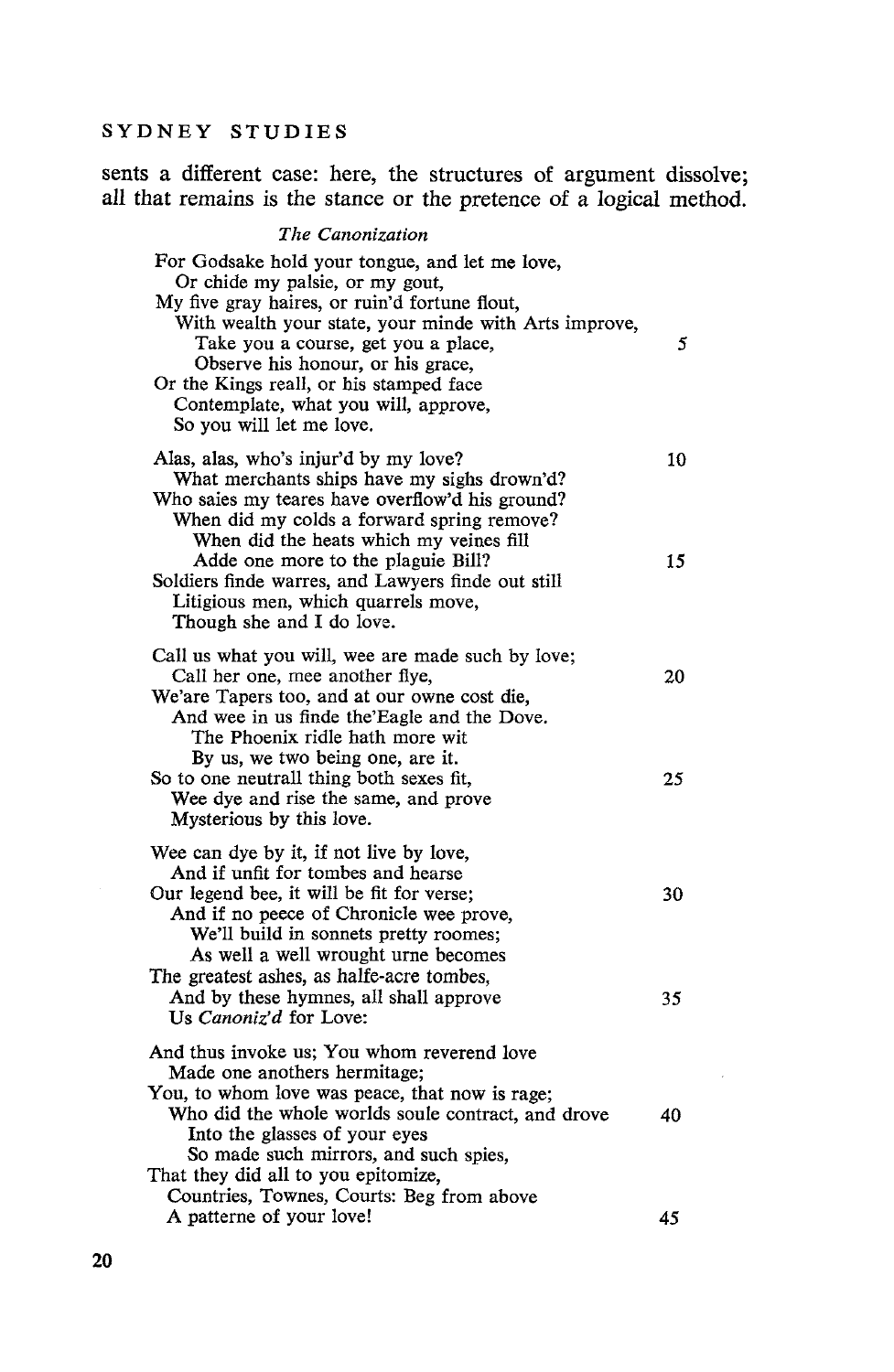The first stanza, with its arresting admonition to the anonymous critic of the speaker's love, draws on that group of rhetorical figures which deal with the abuse of an opponent by belittling his arguments with ridiculous comparisons. This stanza could have been classified by the rhetoricians of the time under the heading of *Diasyrmos (Elevatio, lrriso, Vexatio)* against which Peacham in particular warned as being unseemly in grave disputations.<sup>3</sup> Palsy and gout, despite the speaker's protestations, are hardly negligible complaints; a ruined fortune and the onset of age, too, might be regarded as calamities by people other than the person addressed, whose attitudes are made to appear so grudging and ungenerous, and whose judgement is made to seem, by implication, so unfair. The advice in the second part of the stanza that this person should engage in a variety of mundane pursuits but leave the lover and his mistress in peace might, moreover, be considered an instance of pleonasm  $-$  the employment of an overabundance of words to express a simple proposition.

There are, consequently, several worrying things about the argument at the beginning of the poem. The second stanza elaborates the exclusion of all worldly concerns and pursuits from the lovers' existence. Having told his opponent, in violently forthright terms, to mind his own business, the speaker stresses the isolation of his love from the rest of the world by claiming that it does not impinge at all on the world's problems and preoccupations. Once more, the procedure adopted arouses several suspicions.

As most commentators have noted, the catalogue of disasters in this stanza is a witty employment of cliches used by the courtly sonneteer when describing the sufferings of unrequited love and the frustrations of scorned lovers. The speaker, by mocking these hyperboles, asserts that his love is essentially harmless, having no effect on anyone or on anything but on the lovers themselves. But the argument seems sophistical, as Tuve noted in her comment on the stanza:

Donne piles up questions using the conventional 'things adjoined' to the lover - his sighs, his tears, his coldness, his heats. But since he wishes to use the figure to argue mockingly against love's unprofitableness, addressing those dolts who would rather improve their worldly position than be love's saints, he attaches to each adjunct another subject which *literally* is accompanied by strong

<sup>3</sup> L. A. Sonnino, *A Handbook to Sixteenth Century Rhetoric,* London 1968, p. 84 (under *Elevatio).*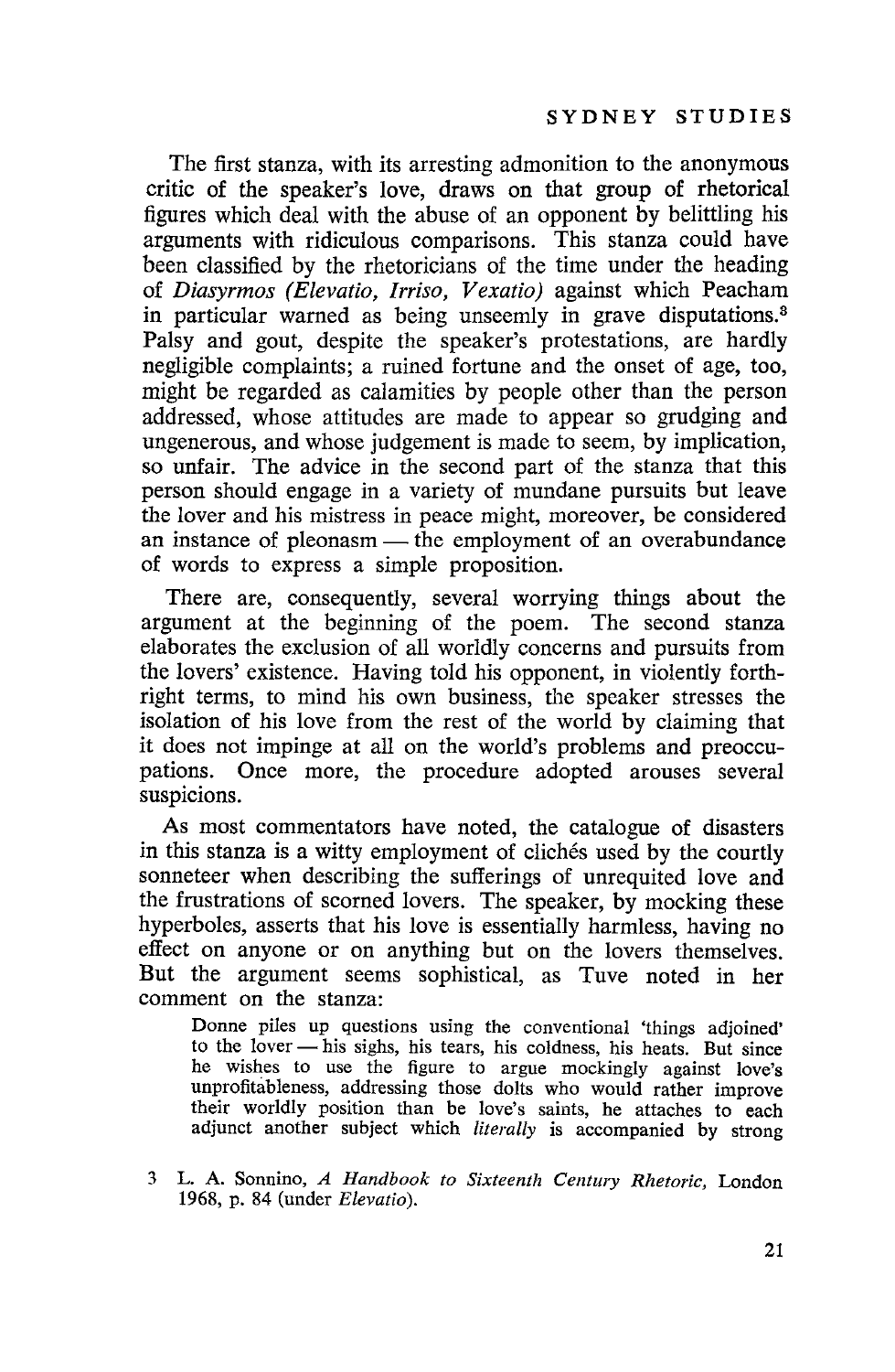winds, floods of water, low temperatures and fever . . . such an image cannot remain simple. It has too much to do.'

This admirable account of the stanza's complex and jesting organization fails to register an essential feature of its argument - its total inappropriateness to the context. The *cri de coeur* "Alas, alas, who's injur'd by my love?" refers, presumably, to the complaints of the person addressed in the opening lines. But would such a person, the representative, apparently, of materialistic values, seriously entertain the possibility that the harmfulness of love would manifest itself in these fanciful states? The last three lines of the stanza are more pertinent, perhaps, to the attitudes such an adversary would adopt, but their effect is minor when compared with the jesting emphases of the earlier section. It is difficult to escape the feeling that this speaker is throwing a veil of obfuscation over precisely those ill-effects of his love which are dismissed with such derision in the first stanza disease, decrepitude and poverty.

At the beginning of the third stanza, the terms of the previous disputation are abruptly abandoned: "Call us what you will, wee are made such by love". What follows is an elaborate string of paradoxes, an attempt to define the essentially indefinable nature of love. This is by far the most complex and the most "metaphysical" of the stanzas: it plays on antitheses and impossibilities, on the simultaneous presence in the lovers of states which, in quotidian experience, are exclusive of each other. These lovers are both the moths which are attracted to the candle's fatal alluring flame, and also the candle (that which consumes them and itself, too). They are both predator and victim, male and female at the same time, possessing gender, yet neutral, plural and singular. At the end of the stanza, with reference to the frequently encountered sexual pun on dying, the ground is prepared for the fourth stanza which, playfully at least, presents the lovers as the sainted dead.

They are canonized, as we have seen, by means of a jest on the semantics of sexuality. A witty description of coitus and of post-coital fatigue is now taken literally, just as the conventional disasters of the "Petrarchan" tradition are treated literally in the second stanza. This, in turn, leads to the elaborate commemoration of the lovers in legends (the appropriate vehicle for recording a saint's miraculous deeds) and  $-$  by way of a learned pun on the Italian word for a room — their celebration

4 Tuve, p. 313.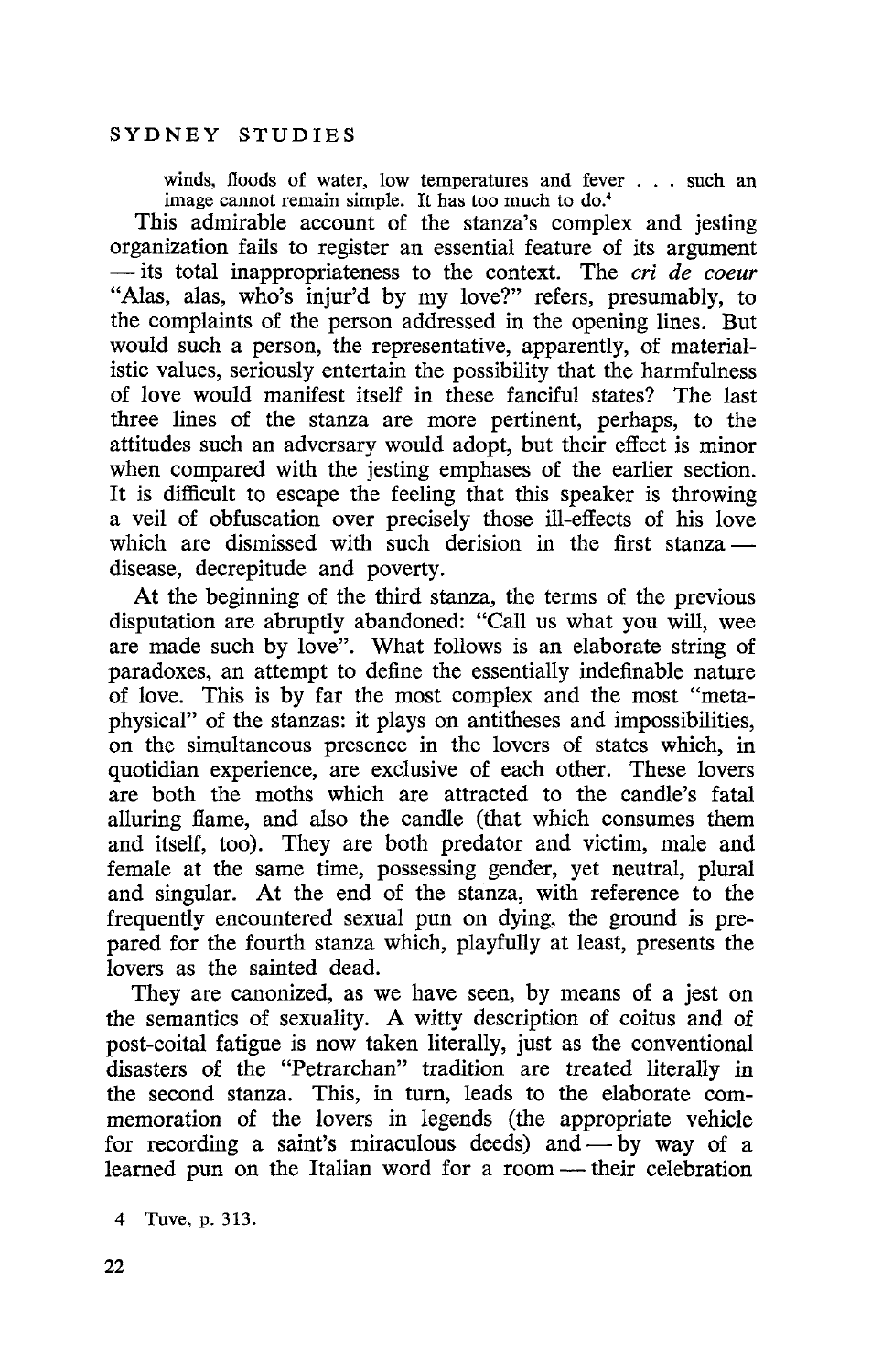in love poems, as well. The last stanza follows, significantly perhaps, without a grammatical break. The sainted lovers receive the invocations and prayers of adoring worshippers, and, we may notice in passing, they have come to epitomize all that was apparently excluded from their state while alive.

It is difficult, perhaps impossible, to know how these peculiarities stand in relation to Donne's intentions in "The Canonization". The poem may be one of his failures  $-$  a flamboyant exercise which overreaches itself, a bravura performance in which the poet's brilliance militates against the intended and necessary coherence of argument. But the evidence of Donne's other poems suggests that he was far too good a rhetorician and much too well versed in logical techniques to produce such an obviously sophistical argument containing so many dubious procedures. Nor is the poem likely to be a mere *jeu d'esprit,* an elaborate jest, for such poems of the period are usually less complex and the point of their joking is usually much more readily apparent.

It is better, on the whole, to presume a "seriousness" of intent in the poem and a coherence of achievement, and these qualities become available if the poem's complex structure is considered. "The Canonization" is one of the most obviously symmetrical of the *Songs and Sonets:* its symmetry is difficult to perceive at first because the poem's superficial brilliance deflects attention from it, and because it is a symmetry of contrasts as much as a symmetry of similitude.

The first and the last stanzas of the poem mirror each other in the manner of reversed images. The first is sarcastic and abusive in tone, the last is reverential and adoring. With a grandiloquent gesture, the speaker, at the beginning of the poem, excludes the lovers and their love from all worldly pursuits:

With wealth your state, your minde with Arts improve, Take you a course, get you a place, Observe his honour, or his grace, Or the Kings realI, or his stamped face Contemplate, what you will, approve, So you will let me love.

The mode of address in the last stanza is the opposite of this: a single voice insulting another has been replaced, at least in the speaker's fancy, by the humble voices of the community of lovers invoking these saints of love; an oath gives way to prayer. But, in addition to this, the world which has been so rigorously excluded from the experience of the lovers in the first stanza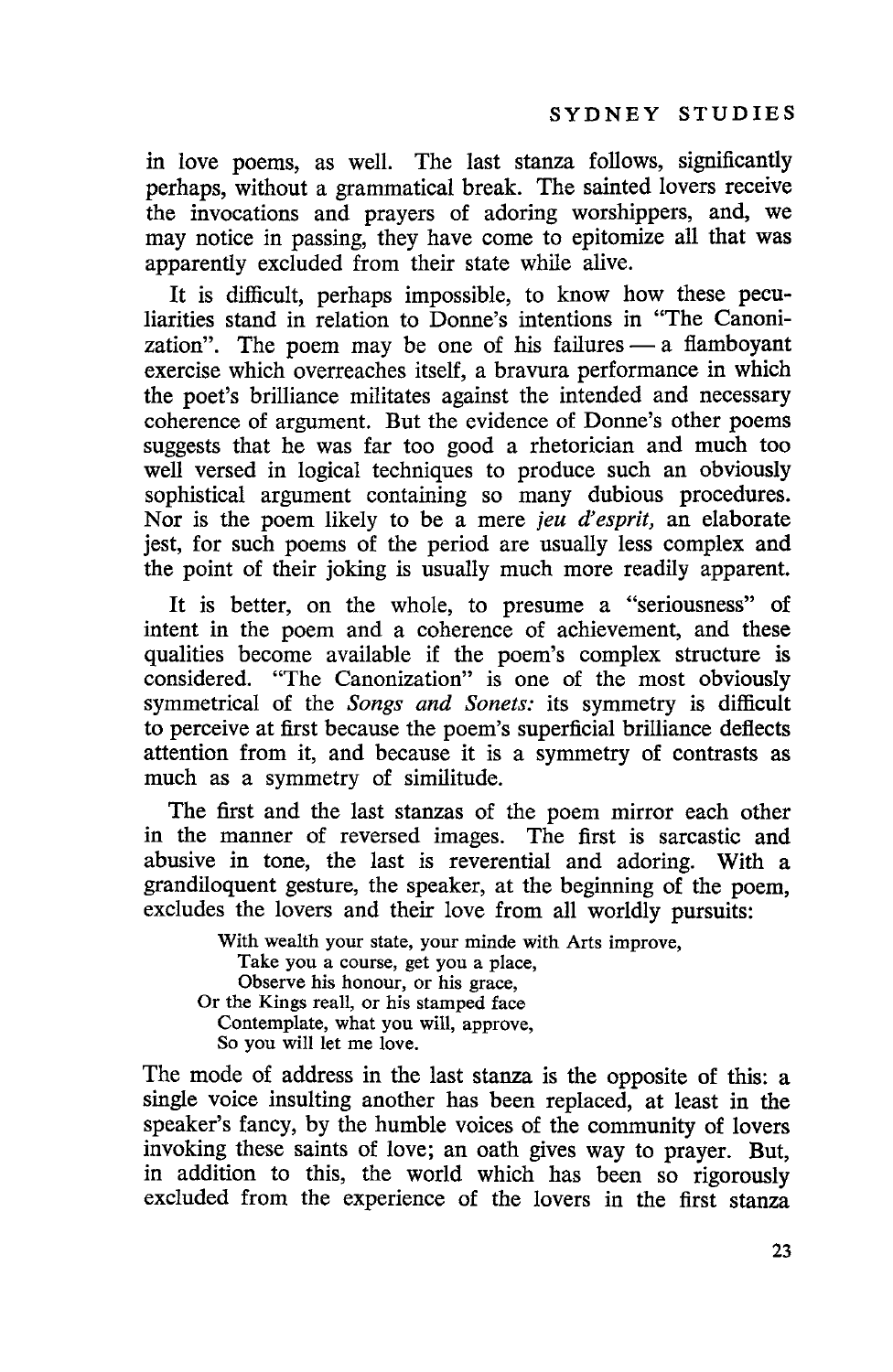comes, in the last, to be incorporated in their whole existence:

You, to whom love was peace, that now is rage; Who did the whole worlds soule contract, and drove Into the glasses of your eyes So made such mirrors, and such spies, That they did all to you epitomize, Countries, Townes, Courts ...

The contrast is obvious, the similarity less so; but there is, nevertheless, a similarity between the excessive stance adopted in each stanza. Standing at the extremities of the poem, they incorporate its most hyperbolical statements.

This is the structural principle on which "The Canonization" is built. The pressure is borne, so to speak, by the central stanza, the keystone of the structure, the other stanzas exert equal but antithetical forces on this unifying element. The analogy may seem too mechanical, yet such is the manner in which the poem is constructed. Accordingly, the second and fourth stanzas stand in less marked contrast to each other, while their similarity, though jesting and obscure, is more readily apparent once their basic conceit is recognized.

Ostensibly, each deals with a type of disaster: the second contains a mock-catalogue of *social* calamities; the fourth, concerned as it is with burial and entombment, records the personal and emotional disaster of death. But clearly, neither stanza is at all seriously engaged with the disaster it catalogues; each is hypothetical and, to a degree, fanciful and jesting. What holds them together is that the conceit in each is drawn from the art of poetry. No sensitive reader of our time, and certainly none of Donne's audience, would fail to recognize the literary reference of the calamities in the second stanza, while the fourth stanza is filled with images drawn from literature itself. Legends, of course, are not merely accounts of fabulous adventures (and often the miraculous deeds of saints, as in *The Golden Legend)* they are also inscriptions of the sort to be found on tombstones. The reference to the chronicles is self-explanatory, and the line "We'll build in sonnets pretty roomes" depends, in all probability, on the dual meaning of the Italian word *stanza* - a room or chamber, and a strophe.

So the poem presses inwards towards its third stanza, and there, too, we find a replica in miniature of the shape of the poem as a whole. Each stanza of "The Canonization" contains nine lines, the fifth line of each is, in consequence, the central line. The central lines of the first two stanzas do not seem to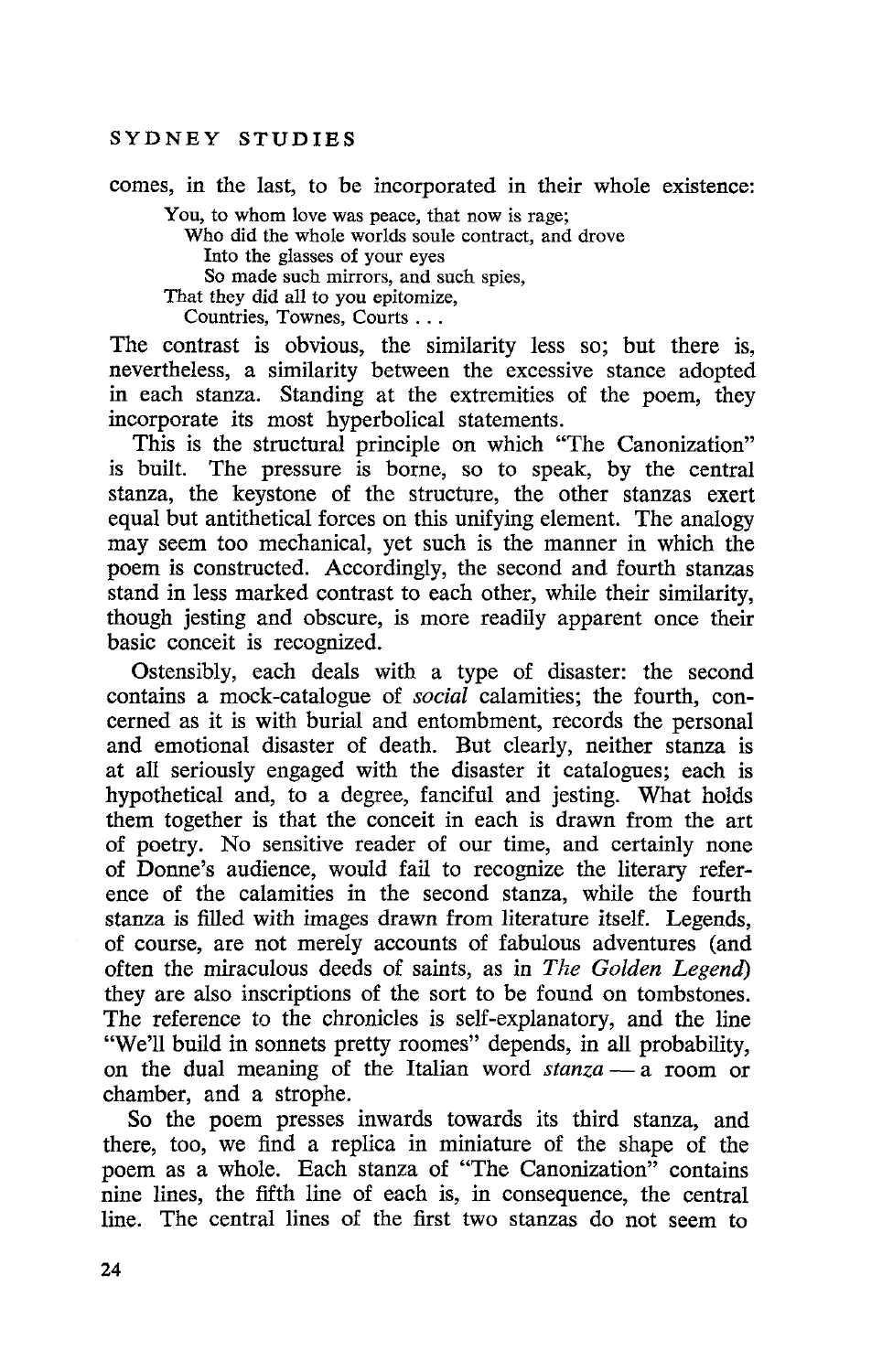possess in either case any particularly striking features. But the central line of the third (and middle) stanza contains the important reference to the Phoenix, and it is highly appropriate that this mythical creature, charged with symbolic significances, should stand at the dead-centre of the poem. The riddle of the Phoenix - which, according to the speaker, is clarified in meaning by the paradoxical state of the lovers who consume themselves and rise again, who are compounded of disparate elements, yet forge a new entity - provides the turning-point of the entire poem. Up to this point, it has dealt, initially in sarcastic and derisory terms, with exclusion and diaster, and, in the opening lincs of the third stanza, with the predatory nature of love. But no sooner is the paradox of "And wee in us finde the'Eagle and the Dove" stated than the central line arrives, and the poem takes on a markedly different tendency and direction:

The Phoenix ridle hath more wit By us, we two being one, are it. So to one neutrall thing both sexes fit, Wee dye and rise the same, and prove Mysterious by this love.

After this, the poem moves upwards - towards peace, celebration, and towards the final litany addressed to the saints of love. We find, accordingly, that the last stanzas also stress their central lines — these are, respectively, "We'll build in sonnets pretty roomes" and "Into the glasses of your eyes", both images suggestive of the containment of material in a small, focal place, and both important achievements in the terms of each stanza's argument, unlike the fifth lines of the first two stanzas ("Take you a course, get you a place" and "When did the heats which my veines fill") which are merely details in extended and continuing catalogues.

Those familiar with the currently fashionable theories concerning the numerological organization of much Renaissance poetry will recognize here a structure cognate with some of those described by Alastair Fowler in *Triumphal Forms* and elsewhere.5 The point to stress, though, about the "numerological" scheme in "The Canonization" is that it is relatively simple, and that it is based on assumptions that one may easily encounter in many places throughout the period, unlike some of the schemes suggested for various Renaissance poems where the researcher's fancy and

<sup>5</sup> Cambridge 1970. See also Fowler's *Spenser and the Numbers of Time, London 1964 and Conceitful Thought, Edinburgh 1975.*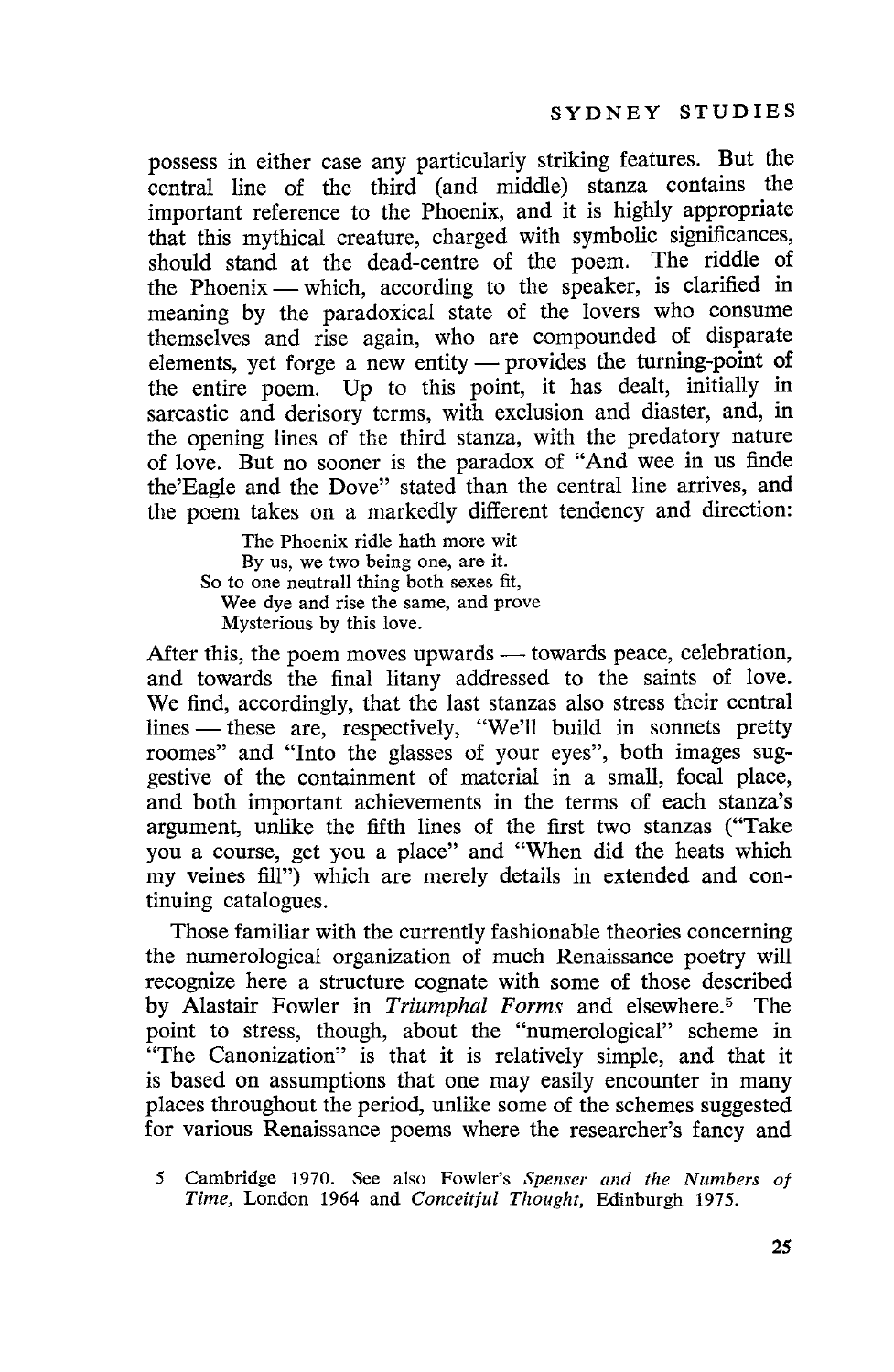the sophistication of his calculating-machine often seem to be determining factors.

There is no doubt whatever that Renaissance culture placed special emphasis - in poetry, music, architecture and in theatrical  $tableaux$  - on the central point of a structure. Such stressing of the centre carried obvious hierarchical and ritualistic overtones.6 We find, therefore, ample evidence of such activity both in simple lyrics and in the stressing of the centre in a structure as elaborate and as extended as *Paradise Lost.7* The Phoenix, the rarest of creatures, possessing miraculous powers of regeneration, the conventional symbol of resurrection, mysterious rebirth and of propagation without sexuality, is obviously a fitting occupant of the position of honour in the poem.

This stressing of the centre in "The Canonization" occurs in a structure compounded of five elements, and the number five was widely recognized in Donne's time as the symbol of marriage and of chaste love.<sup>8</sup> There are many marriage odes, epithalamia, sections of marriage masques and so on which, one way or another, play elegant variations on this number. A particularly striking example (in the matter of explicit reference) may be found in Ben Jonson's masque *Hymenaei* of 1606, written to celebrate the ultimately disastrous marriage of the Earl of Essex to Lady Frances Howard. Reason, the presiding genius of this entertainment, which incorporates a learned replica of the Roman marriage-ceremony, explains the symbolism of the bridal-procession and of the five lighted tapers carried by page-boys into the masquing-hall, in the following manner:

And lastly, these flue *waxen lights,* Imply *perfection* in the *rites;* For *fiue* the speciall *number* is, Whence halIow'd VNION claymes her blisse. As being all the summe, that growes From the vnited strengths, of those Which *male* and *female* numbers wee Doe style, and are *first two,* and *three.* Which, ioyned thus, you cannot seuer In equall parts, but one will euer Remaine as common; so we see

- 6 Fowler, *Triumphal Forms,* p. 62ft'.
- 7 The central point of the 1667 (ten book) edition occurred at 1. 762 of Book VI, where Christ in glory has just "Ascended; at his right hand Victorie ..." This is not the central point of <sup>1674</sup> (twelve book) edition which incorporates several additional lines of verse.
- 8 Fowler, *Triumphal Forms,* p. 148ft'.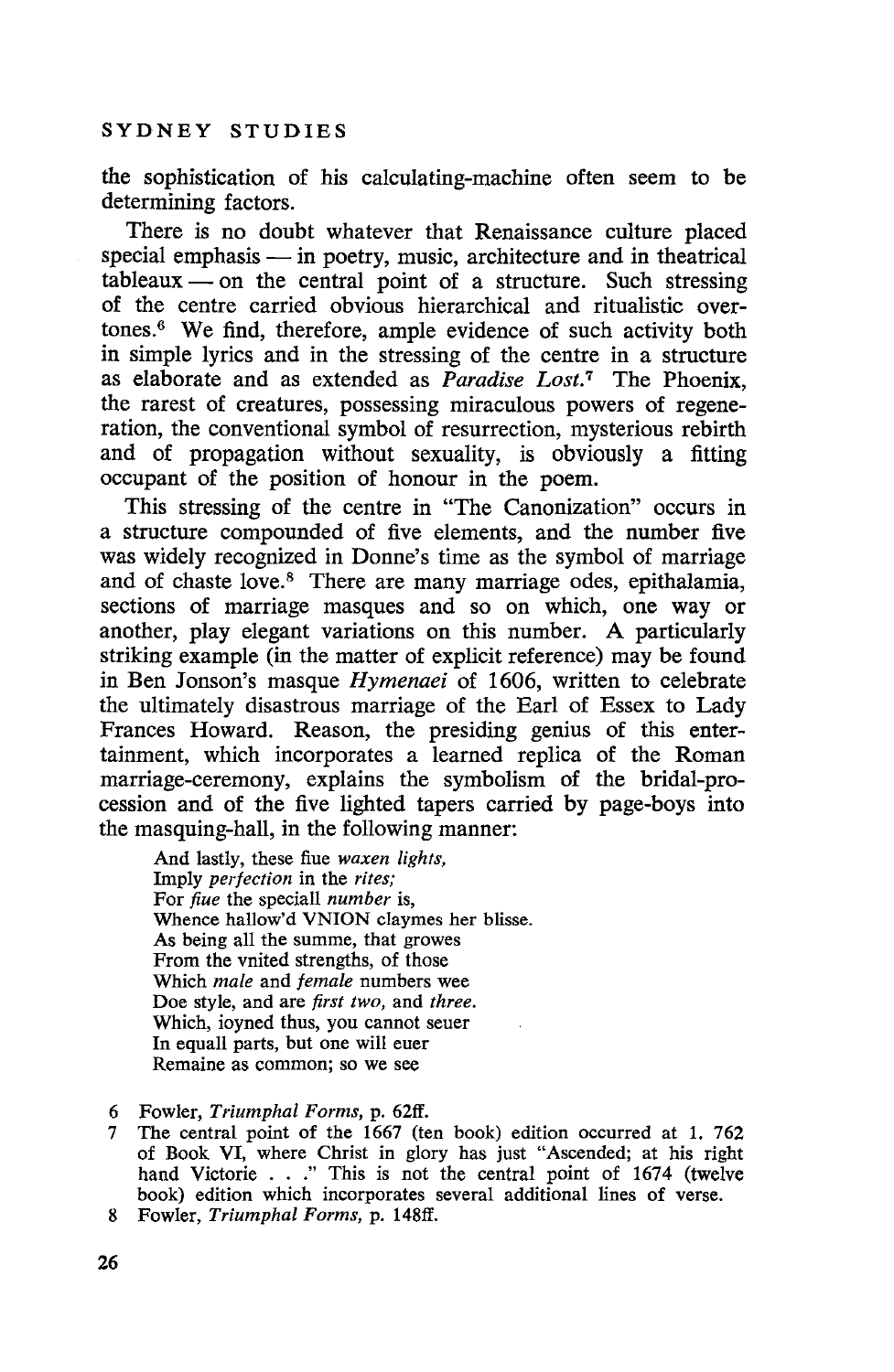The binding force of *Vnitie:* For which alone, the peacefull gods In number, alwaies, loue the oddes; And euen parts as much despise, Since out of them all discords rise.'

The particular mathematical lore behind this passage had wide currency during the Renaissance. Pythagorean mathematics, which was linear and spatial, rather than numerical, regarded two and three as the first true numbers (because the number one, represented by a dot, was neither linear nor spatial). Even numbers, as Jonson states, are discordant and unstable since they are capable of being broken into two equal parts. Odd numbers, on the other hand, are stable and harmonious: if they are divided into two equal parts, there is always the remainder of one to bind their elements together. For obvious reasons, then, the first "real" number, two, came to be regarded as the female number, and the first of the odd numbers, three, came to be associated with masculinity. Five, the sum of these numbers, is the marriage-number wherein the instability of the bride is checked through the addition of the male principle of the bridegroom.

This curious belief is mirrored in the structure of "The Canonization". Its five stanzas are capable of being divided in two ways, each way reflecting the consequences of the symbolism inherent in the number five. In the first instance, the five stanzas may be divided into two two-stanza sections (the first and the fifth, and the second and the fourth) with the all-important third stanza providing the unifying factor. As noted above, the stanzas on either side of this spectacular stanza are in sharp contrast - the first two dealing with the world's hostility to and separateness from the lovers, the last two celebrating the lovers' fame, stability and excellence as they pass into the world of death. Each section, on its own, seems fantastic, hyperbolical and exaggerated. But the middle stanza, with its insistence on the paradoxical and mystical nature of love, provides, it seems, the link and the transition which permits the situation in the opening stanzas to be reconciled to the claims of the closing ones. The numerological conceit of five as the marriage-number is, in this stanza, given a complex embodiment in the three lines which cluster around the poem's central line. Here, metaphori-

<sup>9</sup> Ben Jonson, *Hymenaei,* 196-211 in *Works,* ed. C. H. Herford and P. and E. Simpson, Vol. VII, Oxford 1941, p. 216.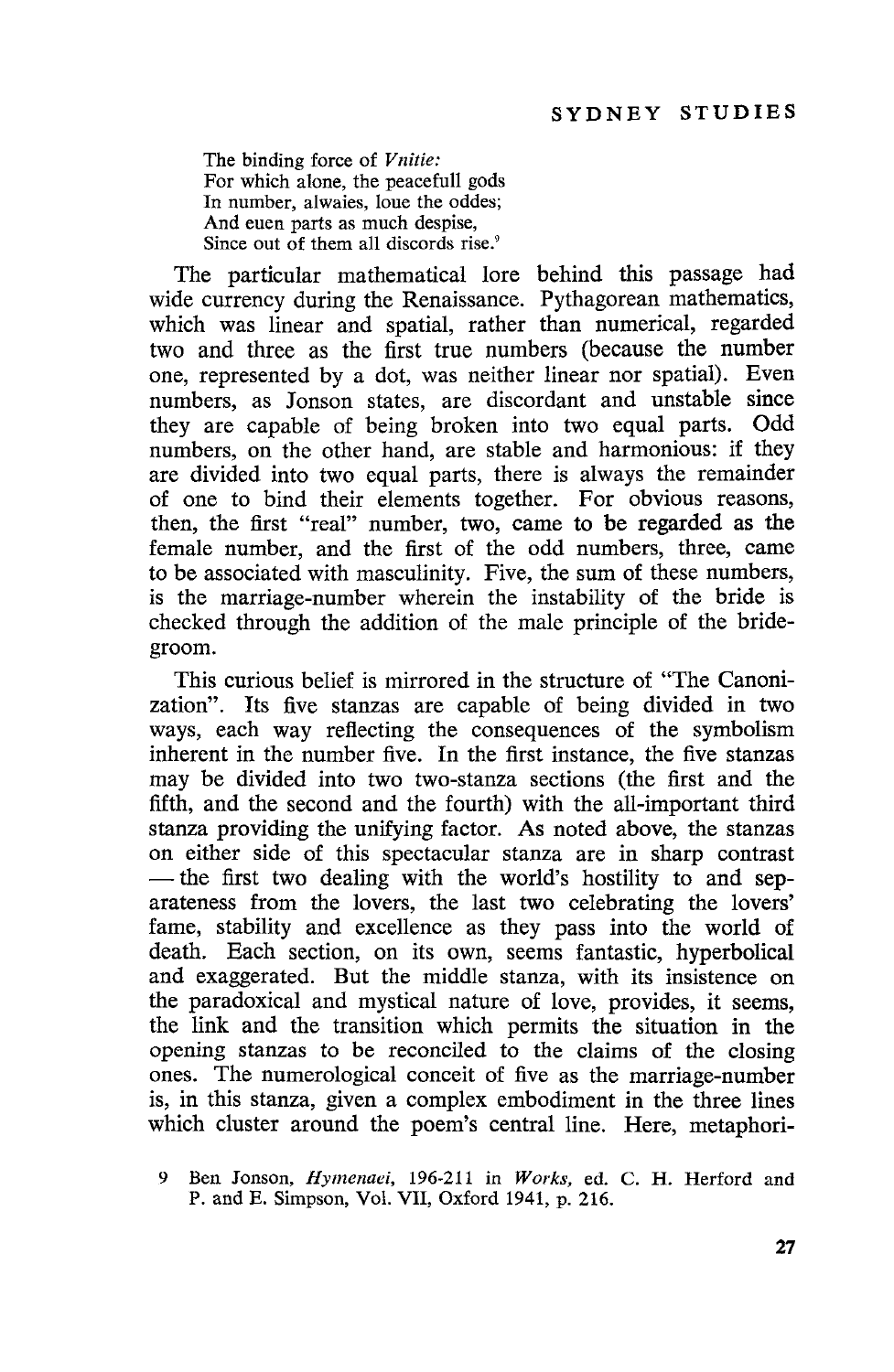cally, the sharp antitheses are welded into a firm unity:

And wee in us finde the'Eagle and the Dove. The Phoenix ridle hath more wit By us, we two being one, are it.

Moreover, the reference to "Tapers" in line 21 seems to pick up the connection between the number five and the symbolism of marriage-rites in much the same way as the extract from *Hymenaei* insists on the connection.

The other way of dividing the poem's five stanzas leads to similar suggestions. It may be apportioned into a section consisting of the first two stanzas and a section consisting of the last three. In this scheme, the turbulent opening stanzas, dealing with the world's hostility to the lovers, represent the instability of the number two as well as its discordant characteristics (as in the interval of the second). The last three, beginning with the sharp break in the argument ("Call us what you will  $\ldots$ ") and dealing, on the whole, with transcendence and with the stability that the lovers discover in their sainthood, stand for the masculine, stable connotations of the number three, as well as for the harmonious nature of the interval of the third. But the union of the two sections, resulting in the mystical marriage -number, and echoing the interval of the fifth, the basis of all harmony,<sup>10</sup> endows the structure with a greater stability, one in which its disparate elements find their fullest expression.

Both these schemes lead, consequently, to a view of "The Canonization" as a celebration of married love, and the relationship between its rhetorical surface and its structural framework may be seen in terms of Platonic transcendence. If we take the actual *words* of the poem as representing the phenomenal world - that is to say, that part of the poem which is capable of being apprehended by the senses  $-$  it is reasonable (given the Platonic nature of much Renaissance thought) to find there the possibilities of incoherence noted at the beginning of this essay. This is so because the world of the senses, the material world, is incomplete, confusing and liable to mislead. But supporting this world there is the pure, abstract world of forms  $\overline{\phantom{a}}$  the poem's five-stanza structure — and thus, since this world does not depend on local, partial and potentially ambiguous words, but on stable and

<sup>10</sup> Since numerological doctrine drew heavily on "Pythagorean" teaching, an attempt was often made to import the properties of purely musical harmony into abstract or poetic notions of a harmonious state, concord in personal relationships, etc.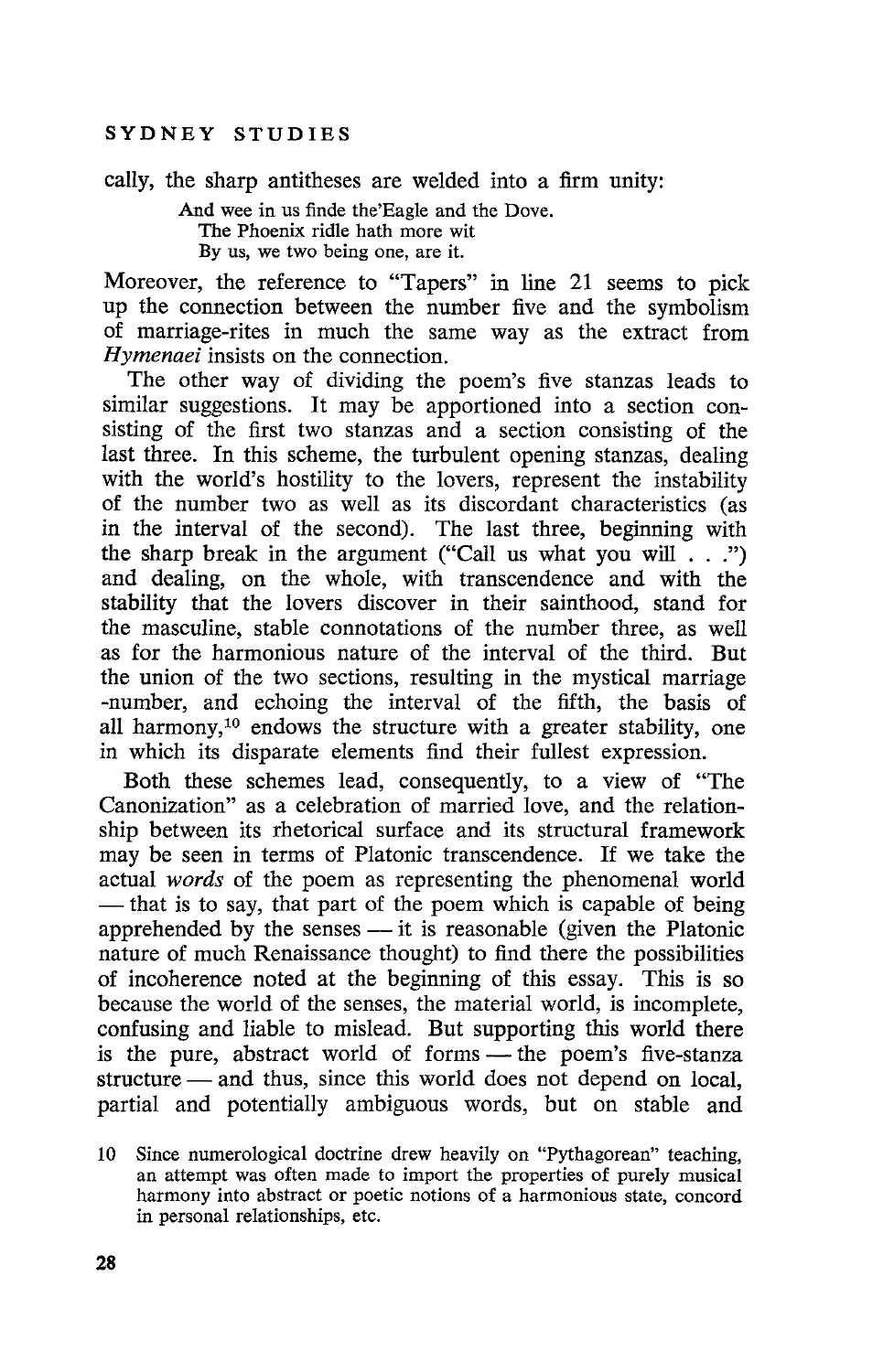universally valid mathematical relationships, we may regard this structure as the "proof" of the assertions contained in the poem. The guarantee of its validity is that its seemingly wild and incoherent material is capable of being contained within a stable form. It is to this that the speaker refers in the closing lines of the poem as he recounts the litany invoked by the lovers of the world to love's newly canonized saints:

You, to whom love was peace, that now is rage; Who did the whole worlds soule contract, and drove Into the glasses of your eyes So made such mirrors, and such spies, That they did all to you epitomize, Countries, Townes, Courts: Beg from above A patterne of your love!

"The Canonization" is precisely this: the pattern itself.

But, as so often in Donne's poetry, these idealistic and transcendental suggestions are incorporated in a poem which contains some teasingly ambiguous material as well. Here, the reader's tact is called upon in deciding which possibility to allow as valid and which to discard as insignificant. We may note, for instance, that the first and last lines of each stanza both end with the word "love", giving us, therefore, ten solemn, ceremonial invocations of the key-word of the poem placed in significant positions throughout its structure. Ten represents perfection, the harmonious quaternion,<sup>11</sup> the closing of the decimal system of computation where numerical progression returns, as it were, to its inception. The significance of the number ten in this context is reinforced by the poem's being cast in nine-line stanzas, for nine is the number of heavenly perfection and immortality.<sup>12</sup> But there is another instance of the word "love" buried in the poem - line 39 reads "You, to whom love was peace, that now is rage", and eleven, as numerologists argued, contained several sinister possibilities.<sup>13</sup> It is the number of transgression — that which goes beyond the perfect wholeness of ten. In consequence, it may be taken as a symbol of overweening pride, of an improper attempt to transgress the bounds of the permitted. But it is also the number of death, and thus the eleven instances of the word

<sup>11</sup> So called because it is the sum of the first four numbers  $(1+2+3+4=10)$ .

<sup>12</sup> There is some confusion in Renaissance cosmology about the actual number of spheres, but the ninth was almost always regarded as the celestial sphere of immutability.

<sup>13</sup> Fowler, *Triumphal Forms,* p. 7n and p. 189n.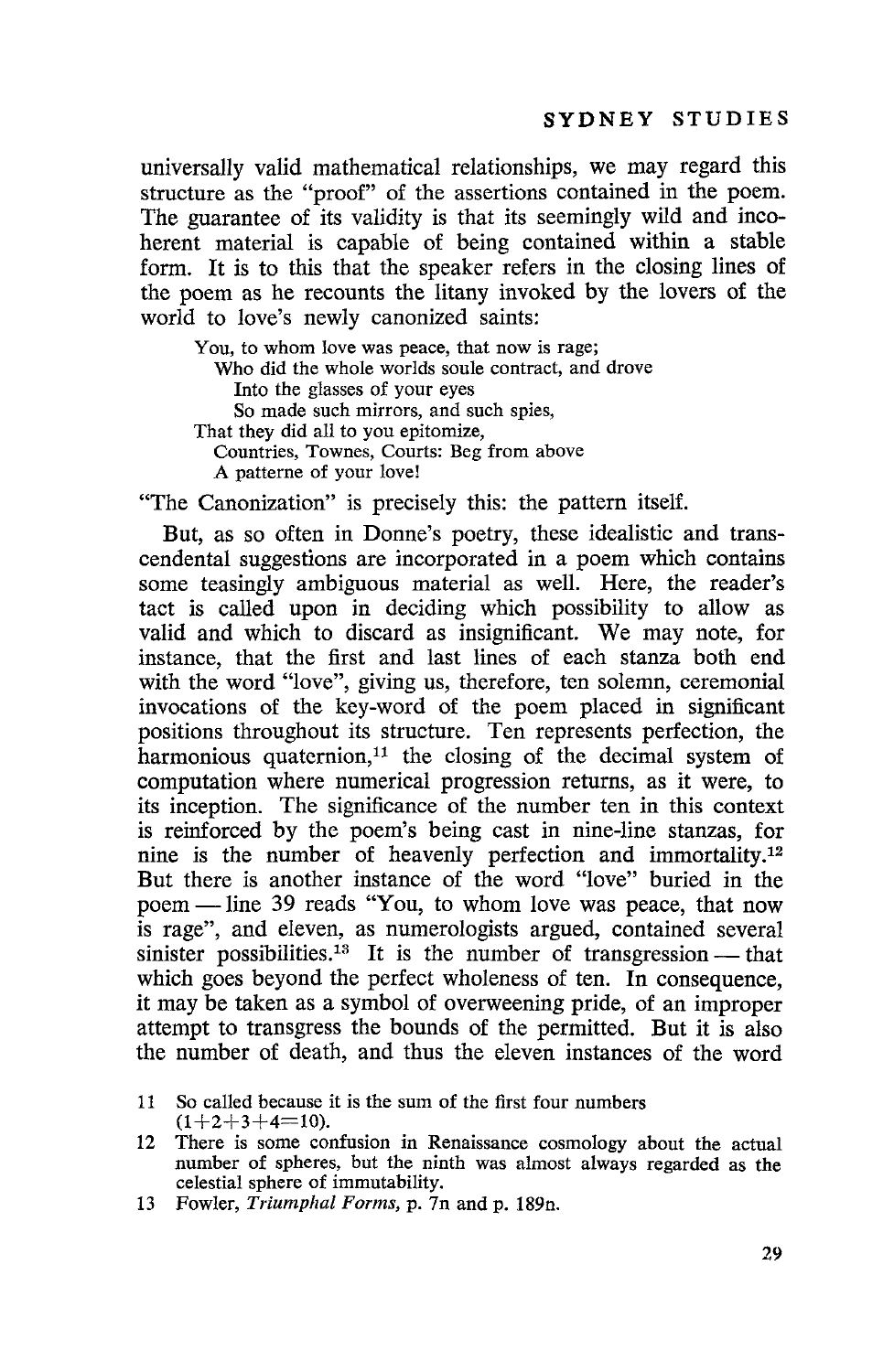"love" in the poem may not, after all, be an indication of the impropriety of the arguments contained in it, but a pointer to the location  $-\sin$  death  $-\sin$  of its scheme of values. The poem gives us no directive about which, if either, of these alternatives we are required to stress, but what we know of the ingenuity of Renaissance numerologists makes it probable that this facet of the poem would not have passed unnoticed.

The most elaborate, witty and recherché possibility contained in the numerical organization of the poem is to be found in the fact that it contains forty-five lines. The more perceptive and numerologically sophisticated of Donne's audience, apart from recognizing that this "triangular" or "pyramidal"<sup>14</sup> number is most appropriate in a poem commemorating the sainted dead (as in "A Nocturnall upon S Lucies day"), noticed, perhaps, an elegant flourish or grace-note in this. February 14, St Valentine's Day, is the forty-fifth day of the year, if we take January 1 as the beginning of the year — which many, though by no means all, of Donne's contemporaries would have done.15 There is the possibility, therefore, that this poem celebrating sainted lovers is a fantastical gift commemorating the feast-day of the saint of love. Such a possibility is not without an analogue in Donne's poetry: "An Epithalamion, Or mariage Song on the Lady Elizabeth, and Count Palatine being married on St. Valentine's day" contains elaborate play on the saint of love, on tapers and on the *two* phoenixes - the chaste royal bride and her princely bridegroom.

The structure of "The Canonization" reveals, therefore, a greater degree of coherence than a purely "rhetorical" analysis is able to indicate. But the seriousness of intent in the poem, suggested by the philosophical possibilities inherent in its struc-

14 So called because  $1+2+3+4+5+6+7+8+9=45$ . This could be represented by a system of dots as a pyramid (the shape of many funeral monuments) with nine dots at its base and one at its apex.



15 It is impossible to be sure how an individual in the early seventeenth century would have reckoned the beginning of the year: in addition to 1 January, 25 March (Lady Day) was frequently employed as the commencement of the year.